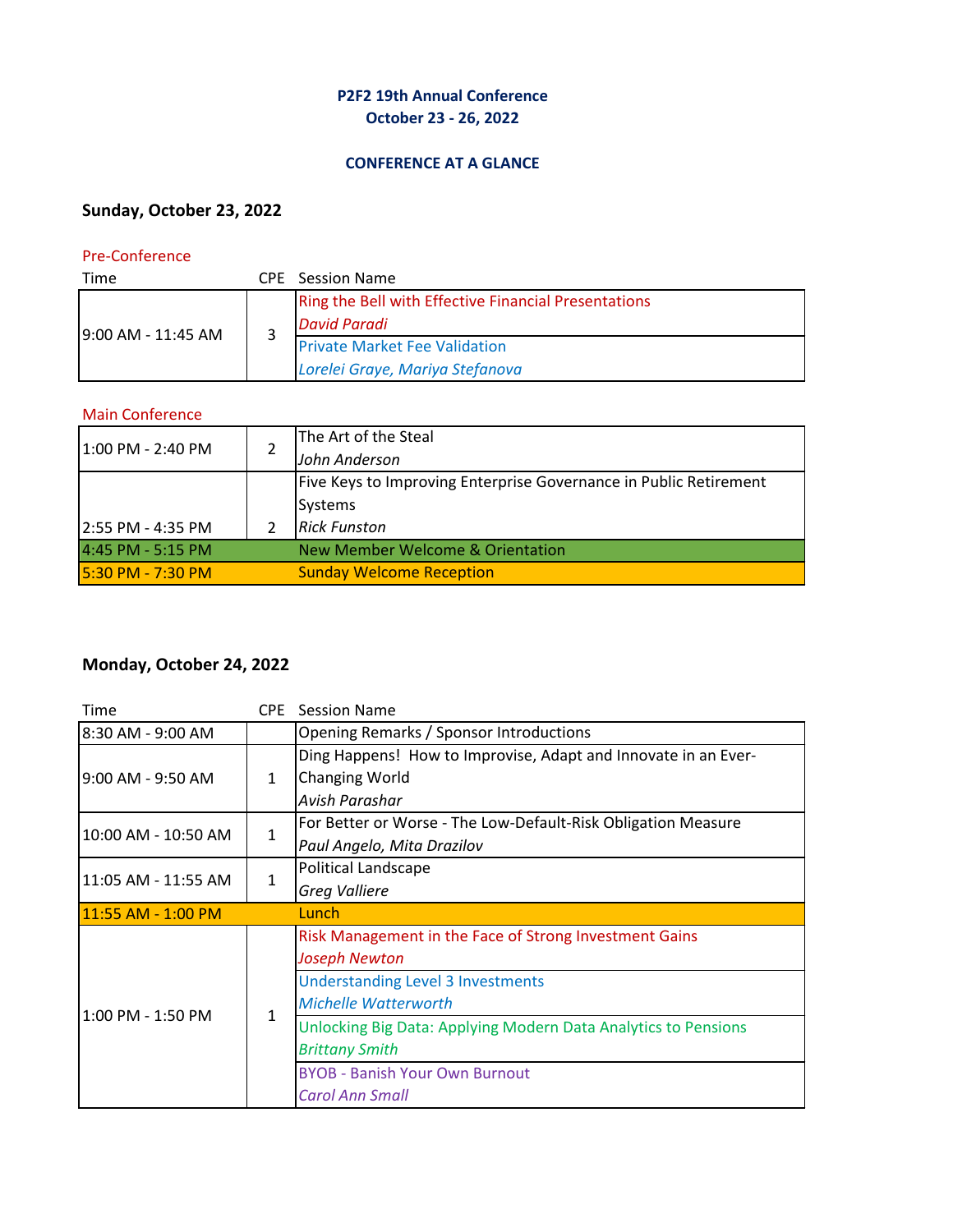|                   |              | <b>Deferrals Unhinged and Explained</b> |
|-------------------|--------------|-----------------------------------------|
| 2:05 PM - 2:55 PM | $\mathbf{1}$ | <b>Blake Rogers</b>                     |
|                   |              | What's In an Investment Footnote        |
|                   |              | <b>TBD</b>                              |
|                   |              | <b>Employer Reporting Roundtable</b>    |
|                   |              | TBD                                     |
|                   |              | "Are You Talkin' To Me?"                |
|                   |              | <b>Carol Ann Small</b>                  |
| 2:55 PM - 3:25 PM |              | <b>Ice Cream Social</b>                 |
|                   |              | <b>New Reporting Model</b>              |
|                   | $\mathbf{1}$ | <b>Eric Berman</b>                      |
|                   |              | <b>Derivatives for First Graders</b>    |
| 3:25 PM - 4:15 PM |              | <b>TBD</b>                              |
|                   |              | <b>Emerging Technology</b>              |
|                   |              | TBD                                     |
|                   |              | <b>TBD</b>                              |
|                   |              |                                         |
|                   |              | <b>TBD</b>                              |

# **Tuesday, October 25, 2022**

| Time                | <b>CPE</b>     | <b>Session Name</b>                                                |
|---------------------|----------------|--------------------------------------------------------------------|
|                     |                | Bounded Ethicality: Blind Spots and the Limits of Ethics           |
| 8:00 AM - 9:40 AM   | $\overline{2}$ | <b>Toby Groves</b>                                                 |
|                     |                | What's GASB Up To?                                                 |
| 9:55 AM - 10:45 AM  | 1              | Michelle Czerkawski, Emily Paul                                    |
|                     |                | Recruiting, Retaining and Motivating Employees                     |
| 10:55 AM - 11:45 AM | $\mathbf{1}$   | <b>Blake Rogers</b>                                                |
| 11:45 AM - 1:15 PM  |                | <b>Business Luncheon</b>                                           |
|                     |                | <b>GASB Activities - A Deeper Dive</b>                             |
|                     |                | Michelle Czerkawski, Emily Paul                                    |
|                     |                | <b>Hybridization: Driving Demand in Investment Operations</b>      |
|                     |                | Matt Nelson, Steve Merriett                                        |
| $1:15$ PM - 2:05 PM | 1              | <b>TBD</b>                                                         |
|                     |                | <b>TBD</b>                                                         |
|                     |                | <b>Getting Your Time Back: Strategies to Improve Your Personal</b> |
|                     |                | <b>Productivity Part I</b>                                         |
|                     |                | <b>Brian Elms</b>                                                  |
|                     |                | <b>TBD</b>                                                         |
|                     |                | <b>TBD</b>                                                         |
|                     |                | Disrupted: What Does Your Custodian Do When There are Market       |
|                     |                | <b>Disruptions?</b>                                                |
| 2:20 PM - 3:10 PM   | $\mathbf{1}$   | <b>Northern Trust &amp; State Street</b>                           |
|                     |                | The Science of Great Leadership                                    |
|                     |                | <b>Toby Groves</b>                                                 |